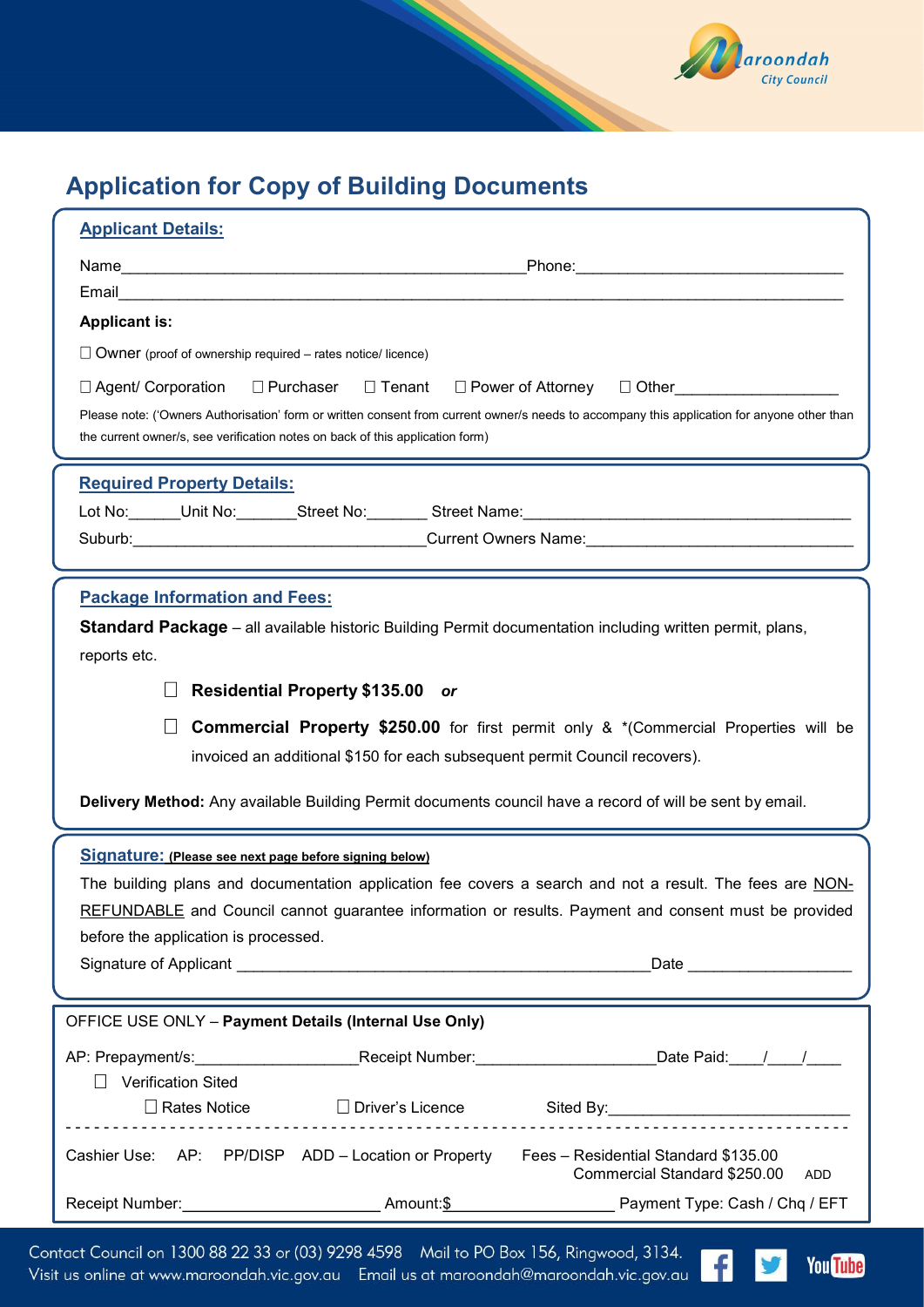# Specific Building Permit Request/s:

If you require a specific permit and/or documentation, please provide relevant details:

# Applicants – Please note:

Allow up to 15 working days for a response.

Council only holds records of building plans as a result of permits submitted to Council. In some cases, building plans or requested documents may not be available. Council makes every attempt to deliver documents to be clear and readable.

 $\mathcal{L}_\mathcal{L} = \{ \mathcal{L}_\mathcal{L} = \{ \mathcal{L}_\mathcal{L} = \{ \mathcal{L}_\mathcal{L} = \{ \mathcal{L}_\mathcal{L} = \{ \mathcal{L}_\mathcal{L} = \{ \mathcal{L}_\mathcal{L} = \{ \mathcal{L}_\mathcal{L} = \{ \mathcal{L}_\mathcal{L} = \{ \mathcal{L}_\mathcal{L} = \{ \mathcal{L}_\mathcal{L} = \{ \mathcal{L}_\mathcal{L} = \{ \mathcal{L}_\mathcal{L} = \{ \mathcal{L}_\mathcal{L} = \{ \mathcal{L}_\mathcal{$  $\_$  , and the set of the set of the set of the set of the set of the set of the set of the set of the set of the set of the set of the set of the set of the set of the set of the set of the set of the set of the set of th  $\mathcal{L}_\mathcal{L} = \{ \mathcal{L}_\mathcal{L} = \{ \mathcal{L}_\mathcal{L} = \{ \mathcal{L}_\mathcal{L} = \{ \mathcal{L}_\mathcal{L} = \{ \mathcal{L}_\mathcal{L} = \{ \mathcal{L}_\mathcal{L} = \{ \mathcal{L}_\mathcal{L} = \{ \mathcal{L}_\mathcal{L} = \{ \mathcal{L}_\mathcal{L} = \{ \mathcal{L}_\mathcal{L} = \{ \mathcal{L}_\mathcal{L} = \{ \mathcal{L}_\mathcal{L} = \{ \mathcal{L}_\mathcal{L} = \{ \mathcal{L}_\mathcal{$  $\mathcal{L}_\mathcal{L} = \mathcal{L}_\mathcal{L} = \mathcal{L}_\mathcal{L} = \mathcal{L}_\mathcal{L} = \mathcal{L}_\mathcal{L} = \mathcal{L}_\mathcal{L} = \mathcal{L}_\mathcal{L} = \mathcal{L}_\mathcal{L} = \mathcal{L}_\mathcal{L} = \mathcal{L}_\mathcal{L} = \mathcal{L}_\mathcal{L} = \mathcal{L}_\mathcal{L} = \mathcal{L}_\mathcal{L} = \mathcal{L}_\mathcal{L} = \mathcal{L}_\mathcal{L} = \mathcal{L}_\mathcal{L} = \mathcal{L}_\mathcal{L}$ 

Details on this form will be used for no other purpose than providing the information requested.

Due to a Council amalgamation in 1995 some files are not available.

If the property is Pre-1965 and in the Croydon area it is unlikely files will be available due to fire.

# **Verification**

**Owner** - Proof of ownership required (e.g. rates notice/drivers licence)

Tenant/Purchaser /Family/Spouse - Written consent from current owner or Owners Authorisation form

Agent/Corporation – Letter of request on company letterhead signed by owner and proof of ownership of company or Owners Authorisation form

**Owners Corporation** - Copy of authorisation to act as managing agent on behalf of owners

**Power of Attorney/Executor** – Legal documentation to support your position

### Payment Options

I

- $\triangleright$  Application with Cheque or Money Order can be posted to PO Box 156 Ringwood 3134
- Applications can be made and paid in person at a Customer Service Centres as below;

Realm: 179 Maroondah Highway, Ringwood Hours: 9am-8pm Monday-Friday, 10am-5pm Saturday, Sunday (except Public Holidays)

Civic Centre: Civic Square Croydon Hours: 8.30am-5pm (except Public Holidays)

Maroondah City Council is committed to protecting your privacy as prescribed by the Privacy & Data Protection Act 2014 and the Health Records Act 2001. The information you provide on this form is being collected by Maroondah City Council for the strict purpose of conducting Council business. Your information will not be disclosed to any external party without your consent, unless Council is required or authorised to do so by law. Failure to provide the information requested may make you ineligible to receive the service or be part of an event/function that is the subject of this form. Any access to the information, amendments that may be required or any privacy enquiries may be directed to Council's Privacy Officer & Health Records Officer on 9298 4211 or email privacy@maroondah.vic.gov.au